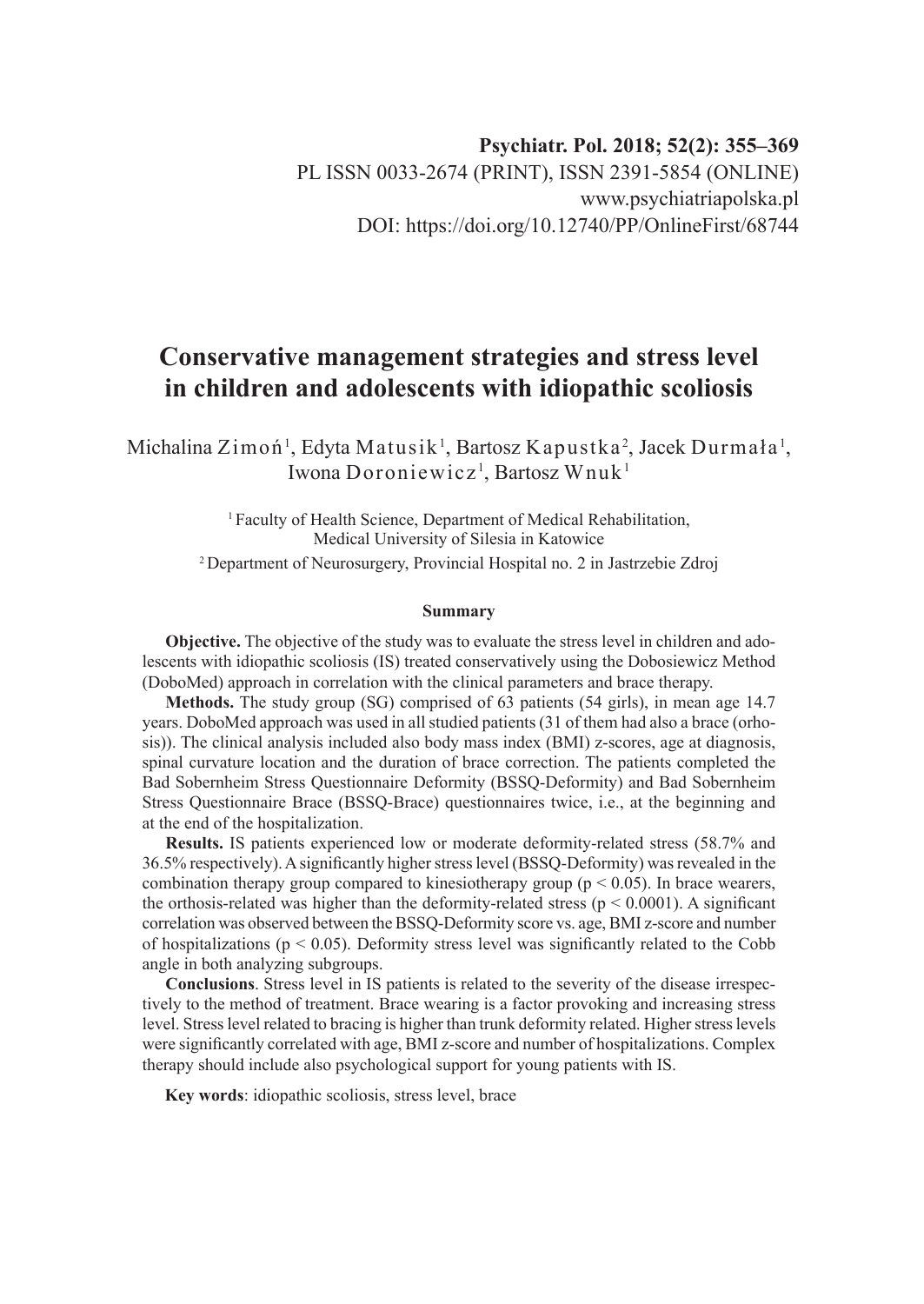# **Introduction**

The Scoliosis Research Society (SRS) defines scoliosis as a lateral curvature of the spine greater than or equal to 10° Cobb with vertebral rotation seen on neutral standing AP radiograph [1]. Scoliosis due to an unknown etiology is referred to as idiopathic scoliosis (IS) and comprises 80% of all cases [2]. Scoliosis results in a complex three dimensional deformity (3D) [3]. Lateral deviation is seen in the coronal plane; changes are also observed in the sagittal plane (alterations in physiological thoracic kyphosis and lumbar lordosis), and axial rotation of the vertebrae occurs in the transverse plane. Structural deformities develop simultaneously in all three planes of the spine over time, which is considered the fourth dimension. IS occurs during the period of skeletal development and progresses during growth spurts [1]. If untreated, the disease may lead to major deformities within the trunk, impair the biomechanics of the thorax, decrease physical efficiency, reduce exercise tolerance and quality of life (QoL) [2–4].

The experts of the Society of Scoliosis Orthopaedic and Rehabilitation Treatment (SOSORT) believe that effects of kinesiotherapy on scoliosis mainly depend on exercises targeted at 3D correction of scoliotic deformity [3]. The Dobosiewicz's Method (DoboMed) is a method of active 3-dimensional correction in strictly symmetrical position of the pelvis and shoulder girdle [5].

Stress level of patients with idiopathic scoliosis arouses more and more interest [6–8]. The disease causes physical deformity and is associated with long-term management including hospitalizations, possibly also surgery; all these may lead to psychological distress. The progress in orthopedic appliances and surgical techniques as well as early diagnosis have reduced the occurrence of severe physical deformities. However, bracing may have a considerable impact on several aspects of patient functioning [9]. Scoliosis is a risk factor for impairment of the QoL of children and adolescents, and especially in brace-wearing patients [6, 7, 10]. Other elements influencing stress level in this group of patients are self-discipline, patience and acceptance of used methods of therapy to which effectiveness of treatment is strongly related. Hence the need to extend the research activity in this area and promote stress level assessment which is the important part of QoL. According to Evidence Based Medicine (EBM) principles, stress level assessment should constitute, along with medical examinations, an integral part of treatment planning and evaluation [11, 12]. That is why, the aim of the study was to evaluate the stress level in children and adolescents with idiopathic scoliosis (IS) treated conservatively using the DoboMed approach in correlation with the clinical parameters. Additional influence of Chêneau brace therapy on stress level was also analyzed in a subgroup of patient needed this treatment approach.

# **Material and methods**

The study group comprised of 63 IS patients (54 girls, 9 boys) aged 14.7±2.2 years, who volunteered to participate in the study and whose parents or guardians signed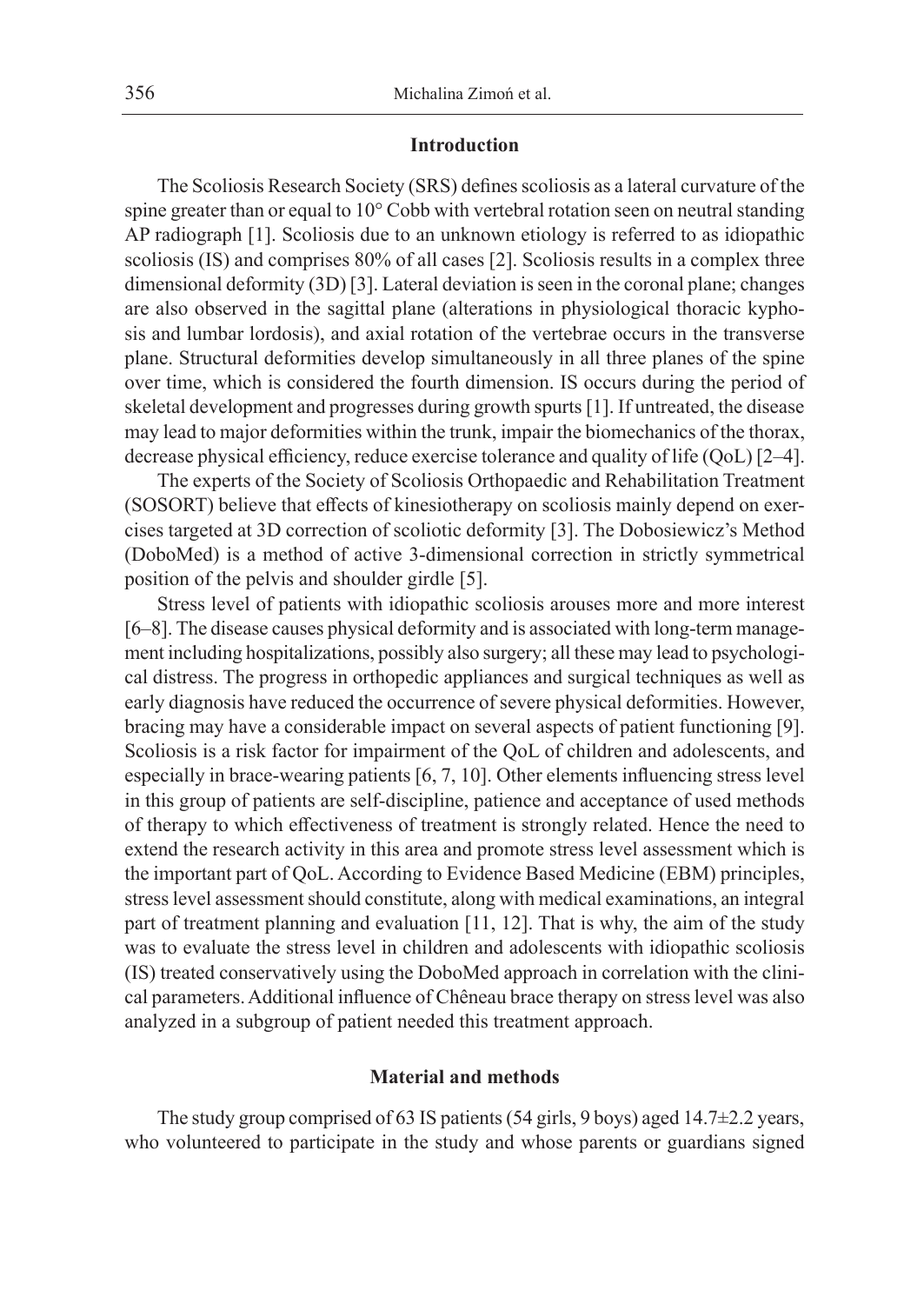an informed consent form. The study was conducted from 3<sup>rd</sup> September 2013 until 27th February 2014. Patients selected for the study had been treated in the Department of Pediatric Rehabilitation for at least 3 weeks. Two subgroups were formed depending on the type of rehabilitation. The first group consisted of 32 participants treated with the DoboMed approach without the use of the Chêneau brace. The other group comprised of 31 patients in whom the DoboMed approach was combined with the Chêneau scoliosis brace.

Scoliotic curve was assessed by Cobb angle and angle vertebra rotation (AVR) based on A-P X-ray scans in the standing position in every studied patients. In the case of double or triple scoliosis curve, to the statistical analysis the maximum of Cobb angle was included. The Cobb angle was classified according to the guidelines produced by the International Scientific Society on Scoliosis Orthopedic and Rehabilitation Treatment (SOSORT) in 2011 [13].

Based on medical documentation the following data were obtained: current age, age at diagnosis, frequency of hospitalizations, bracing duration. Standard anthropometrical parameters were measured in every patient from the study group twice. Height was measured with 0.1 cm precision, and results were corrected according to the Bjure and Nachemson's formula [14]. Weight was assessed in lightly dressed children, without shoes with the 0.1 kg precision. Body mass index (BMI) was calculated in the all studied persons, according to the following formula: body weight [kg] divided by the square of height [m]. To adjust the nutritional status from the sex and age of the patients, BMI Z-score, expressed as a number of standard deviations (SD) from the value of the 50<sup>th</sup> percentile, was calculated according to the formula published by Nawarycz et al. [15].

To assess the stress level we used the Bad Sobernheim Stress Questionnaire Deformity (BSSQ-Deformity) and the Bad Sobernheim Stress Questionnaire Brace (BSSQ-Brace). Linguistic and cultural adaptation of these questionnaires was approved in 2009; it complies with the commonly accepted social and medical science criteria [16]. The questionnaires enable examiners to monitor stress level of patients treated either with kinesiotherapy (BSSQ-Deformity) or brace (BSSQ-Brace) [6]. Both questionnaires comprise eight closed-ended questions with a choice of four possible answers; the response to each question is scored 0 to 3. Questions 3. and 5. test the credibility [17]. A maximum score of 24 can be achieved, and the minimum score is 0. Score values of 0–8 indicate high stress, 9–16 medium stress and 17–24 little stress [16, 18]. All study participants completed the BSSQ-Deformity; the group treated with the DoboMed approach and the Chêneau brace additionally filled in the BSSQ-Brace (31 out of 63 patients). The questionnaires were completed twice, i.e., on admission to and discharge from hospital [18]. The hospitalization period duration was 3 weeks in every patient. The reliability of BSSQ-Deformity and BSSQ-Brace was determined using Cronbach's alpha coefficient. The values of the coefficient were 0.75 and 0.92 for the BSSQ-Brace, 0.83 and 0.74 for the BSSQ-Deformity, at the beginning and the end of the hospitalization respectively; the values higher than 0.7 indicate good reliability.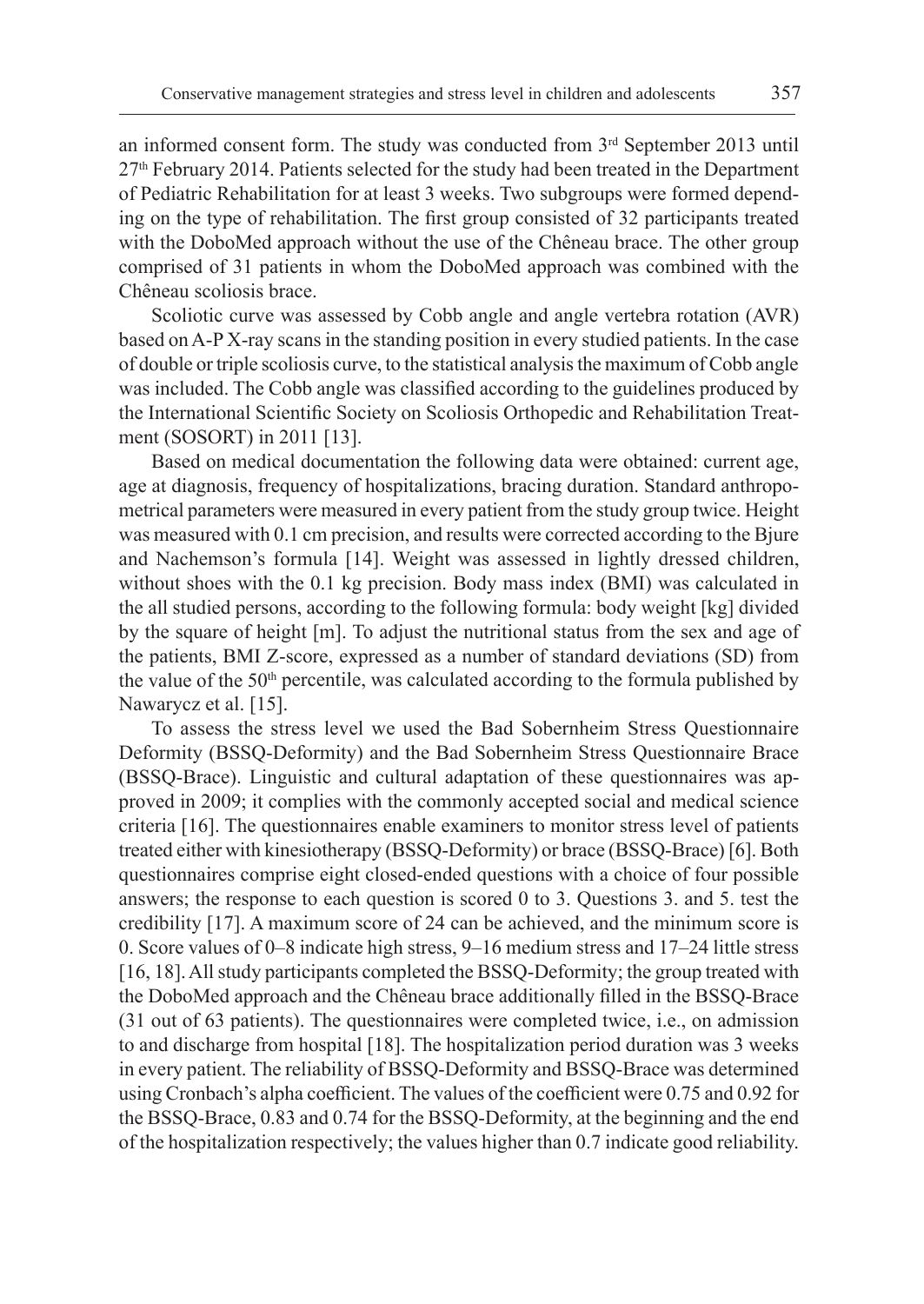Between subgroups comparison based on the Mann-Whitney U and the Kruskal-Wallis tests (dependent to the number of subgroups). Stress level differences in the longitudinal analysis were assessed by the Wilcoxon matched pairs test. The Spearman's Rank correlation coefficient was used to measure correlations between deformityrelated stress (BSSQ-Deformity score), brace-related stress (BSSQ-Brace score), and the variables evaluated based on patient's history and medical records (separately for pre – and post-therapy results). Data analysis was carried out using Statistica 8.0 (StatSoft). *P* value less than 0.05 was considered as statistically significant.

#### **Results**

General characteristics of the study population are presented in Table 1. For the further analysis of the study group was divided according to the Cobb angle [13], and qualified to the subgroups as follows: low degree scoliosis  $(5-15^{\circ}) - 16$ , low to moderate scoliosis  $(16-24^{\circ}) - 20$ , moderate scoliosis  $(25-34^{\circ}) - 15$  and moderate to severe scoliosis  $(35-44^{\circ})$  – 11 study participants. Severe scoliosis  $(45-59^{\circ})$  was diagnosed in one patient.

| Total study population ( $n = 63$ )         |                |           |                |         |  |  |  |
|---------------------------------------------|----------------|-----------|----------------|---------|--|--|--|
| Variable                                    | Mean           | <b>SD</b> | Minimum        | Maximum |  |  |  |
| Age (years)                                 | 14.7           | 2.2       | 9              | 17      |  |  |  |
| Age at diagnosis (years)                    | 10.3           | 3.3       | 2.9            | 17      |  |  |  |
| Time of disease duration (years)            | 4.5            | 3.5       | $\Omega$       | 13      |  |  |  |
| Cobb angle (°)                              | 24.2           | 10.1      | 10             | 49      |  |  |  |
| AVR $(^{\circ})$                            | 11.4           | 8.5       | 0              | 29      |  |  |  |
| Height (m)                                  | 1.64           | 0.1       | 1.37           | 1.84    |  |  |  |
| Body mass (kg)                              | 54             | 11.4      | 30             | 91      |  |  |  |
| BMI (kg/m <sup>2</sup> )                    | 20.1           | 3.4       | 13.7           | 33.3    |  |  |  |
| BMI Z-score (SD)                            | 0.06           | 1.31      | $-1.53$        | 1.46    |  |  |  |
| Variable                                    | Median         | 25%-75%   | Minimum        | Maximum |  |  |  |
| Number of hospitalizations                  | $\overline{2}$ | $1 - 3$   | 1              | 10      |  |  |  |
| BSSQ-Deformity (pts)                        | 18             | $13 - 19$ | 5              | 25      |  |  |  |
| Group (kinesiotherapy + brace) ( $n = 31$ ) |                |           |                |         |  |  |  |
| Variable                                    | Mean           | <b>SD</b> | Minimum        | Maximum |  |  |  |
| Brace-wearing time per day (hrs/day)        | 11.96          | 15.13     | 4              | 23      |  |  |  |
| Total brace-wearing time (months)           | 18.8           | 15.12     | $\overline{2}$ | 54      |  |  |  |
| Variable                                    | Median         | 25%-75%   | Minimum        | Maximum |  |  |  |
| BSSQ-Brace (pts)                            | 9.5            | $5 - 15$  | 0              | 22      |  |  |  |

Table 1. **Characteristics of the study population**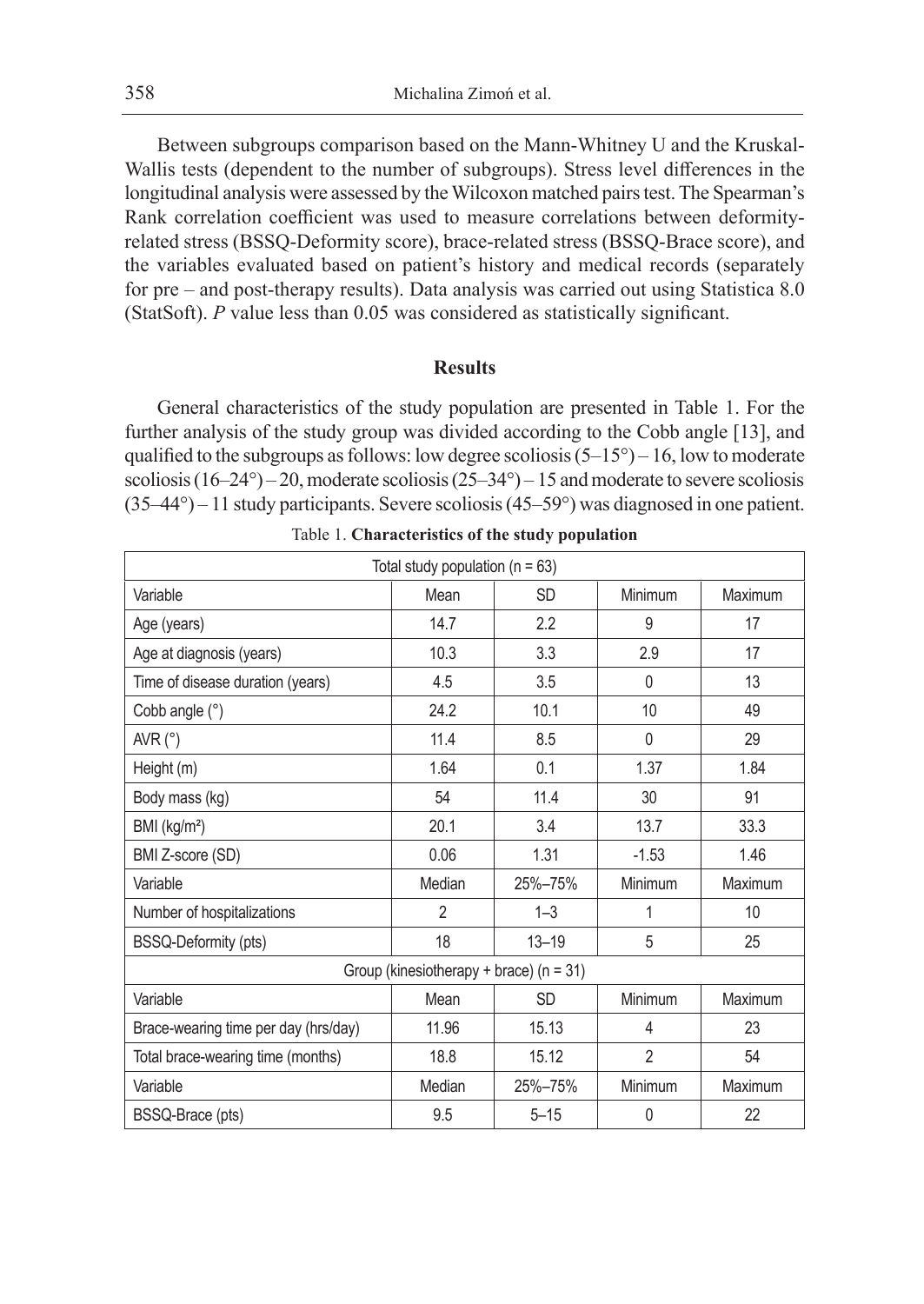The obtained data were used to determine the anatomical site of the spinal deformity. The topography of the deformity was as follows: cervicothoracic scoliosis – 1, thoracic scoliosis  $-25$ , thoracolumbar scoliosis  $-13$  and lumbar scoliosis  $-24$  study participants.

Daily brace-wearing time was 4 to 23 hours/day (mean 11.96 hours, median 15.13 hours).The duration of trunk orthosis use varied from 2 to 54 months (mean 18.8 months, median 15.12 months). Of the braced patients, 3 were classified as full-time braced (20 hours per day), 17 as part-time braced (12–16 hours per day), and 11 as night-time braced (8 hours per day).

The majority of patients exhibited low levels of deformity-related stress both before and after the therapy. High stress experienced by brace wearers before the therapy went down to medium levels upon therapy completion. However, the differences were not statistically significant (Table 2). Stress level difference observed after 3 weeks of hospitalization was not statistically significant neither for BSSQ-Brace nor BSSQ-Deformity (in general studied population as in both therapeutic subgroups) (Table 3).

|              | Number/percentage     |                       |                      |                   |                   |                      |  |
|--------------|-----------------------|-----------------------|----------------------|-------------------|-------------------|----------------------|--|
| Stress level | <b>BSSQ-Deformity</b> | <b>BSSQ-Deformity</b> | D                    | <b>BSSQ-Brace</b> | <b>BSSQ-Brace</b> | р                    |  |
|              | before therapy        | after therapy         | $(x^2 \text{ test})$ | before therapy    | after therapy     | $(x^2 \text{ test})$ |  |
| Low          | 37 (58.7%)            | 40 (63.5%)            |                      | 7(22.6%)          | $6(19.4\%)$       |                      |  |
| Medium       | 23 (36.5%)            | 19 (30.2%)            | 0.687                | 10 (32.3%)        | 14 (45.3%)        | 0.217                |  |
| High         | $3(4.8\%)$            | $4(6.3\%)$            |                      | 14 (45.1%)        | 11 (35.5%)        |                      |  |

Table 2. **Stress level in BSSQ-Deformity and BSSQ-Brace questionnaires before and after hospitalization**

# Table 3. **Stress level change before and after hospitalization in total study group and in every therapeutic supgroups**

| Variable                                              | Median                              | 25%-75%     | Minimum | Maximum | Wilcoxon<br>test |  |  |
|-------------------------------------------------------|-------------------------------------|-------------|---------|---------|------------------|--|--|
|                                                       | Total study population ( $n = 63$ ) |             |         |         |                  |  |  |
| <b>BSSQ-Deformity (pts)</b><br>before hospitalization | 18                                  | $13 - 20$   | 5       | 24      |                  |  |  |
| BSSQ-Deformity (pts)<br>after hospitalization         | 18                                  | $14 - 20$   | 6       | 24      | $P = 0.758$      |  |  |
| Group (kinesiotherapy) (n = 32)                       |                                     |             |         |         |                  |  |  |
| BSSQ-Deformity (pts)<br>before hospitalization        | 19                                  | $16 - 20.5$ | 8       | 24      |                  |  |  |
| BSSQ-Deformity (pts)<br>after hospitalization         | 19                                  | $17 - 20$   | 10      | 24      | $P = 0.988$      |  |  |

*table continued on the next page*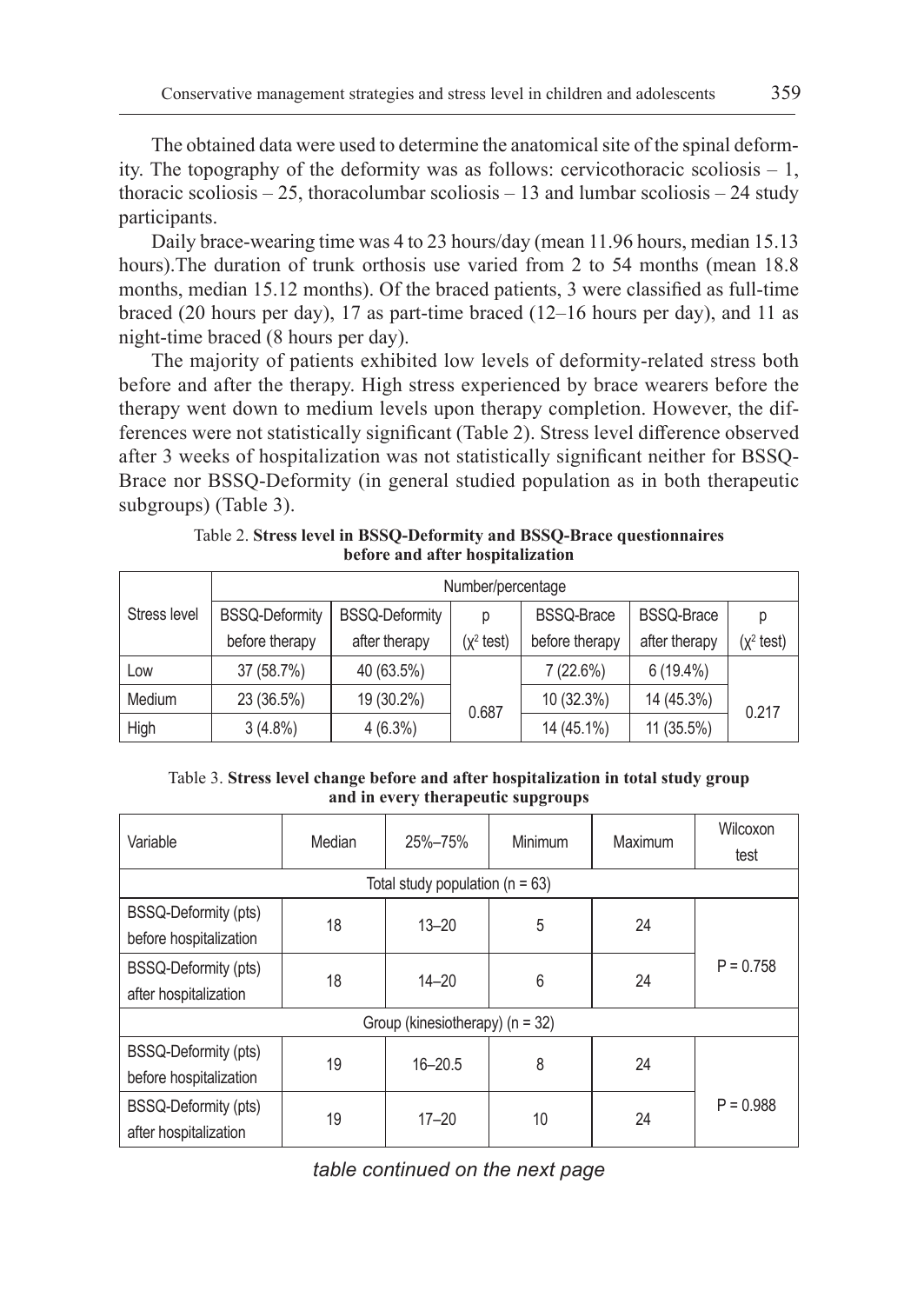| Group (kinesiotherapy + brace) ( $n = 31$ )    |     |           |   |    |             |  |
|------------------------------------------------|-----|-----------|---|----|-------------|--|
| BSSQ-Deformity (pts)<br>before hospitalization | 18  | $12 - 19$ | 5 | 24 |             |  |
| BSSQ-Deformity (pts)<br>after hospitalization  | 18  | $13 - 20$ | 6 | 23 | $P = 0.619$ |  |
| BSSQ-Brace (pts)<br>before hospitalization     | 9.5 | $5 - 15$  | 0 | 22 |             |  |
| BSSQ-Brace (pts)<br>after hospitalization      | 12  | $7 - 16$  | 2 | 22 | $P = 0.217$ |  |

A statistically significant difference  $(p = 0.041)$  was observed between the pretreatment BSSQ-Deformity scores in the kinesiotherapy group (median = 19, low stress level) and kinesiotherapy + brace group (median =16, medium stress level) (Figure 1). We also compared stress levels determined with BSSQ-Deformity and BSSQ-Brace completed at admission to hospital. In brace wearers, the stress related to the use of Chêneau scoliosis brace (median  $= 9.5$  – medium stress) was significantly higher than the deformity-related discomfort (median =  $18 -$ low stress) ( $p < 0.0001$ ) (Figure 2).

The Kruskal-Wallis rank sum test revealed that the patients with a greater Cobb angle (moderate to severe scoliosis, median = 15, medium stress level) experienced higher stress compared to those with low (median = 17, low stress level) or low to moderate scoliosis (median = 19, low stress level) ( $p = 0.029$ ) (Figure 3). The patient with severe scoliosis (45–59°) was excluded from analyses.

A comparison of BSSQ-Brace scores and the Cobb angles (SOSORT 2011 classification) [13] did not reveal statistically significant differences between brace-wearers (Kruskal-Wallis test,  $p = 0.397$ ) while the differences between BSSQ-deformity scores in relation to the Cobb angles was statistically significant in this group of patients. Patients with moderate to severe scoliosis (35–44°) exhibited significantly greater stress level ( $p = 0.038$ ) compared to those with low to moderate scoliosis (16–24°) (Figure 4). One study participant with low degree scoliosis was not included in analyses.

Spearman's Rank correlation analysis revealed the significant negative correlations (higher stress level) between BSSQ-Deformity scores at admission and BMI z-score, number of hospitalizations at admission, and patient's age at the time of questionnaire completion (at admission and discharge from hospital). The correlations between BSSQ-Deformity with other parameters did not reach the level of statistical significance. The BSSQ-Brace score was not significantly correlated with the evaluated clinical parameters, but the highest correlation was found with BMI Z-score (Table 4).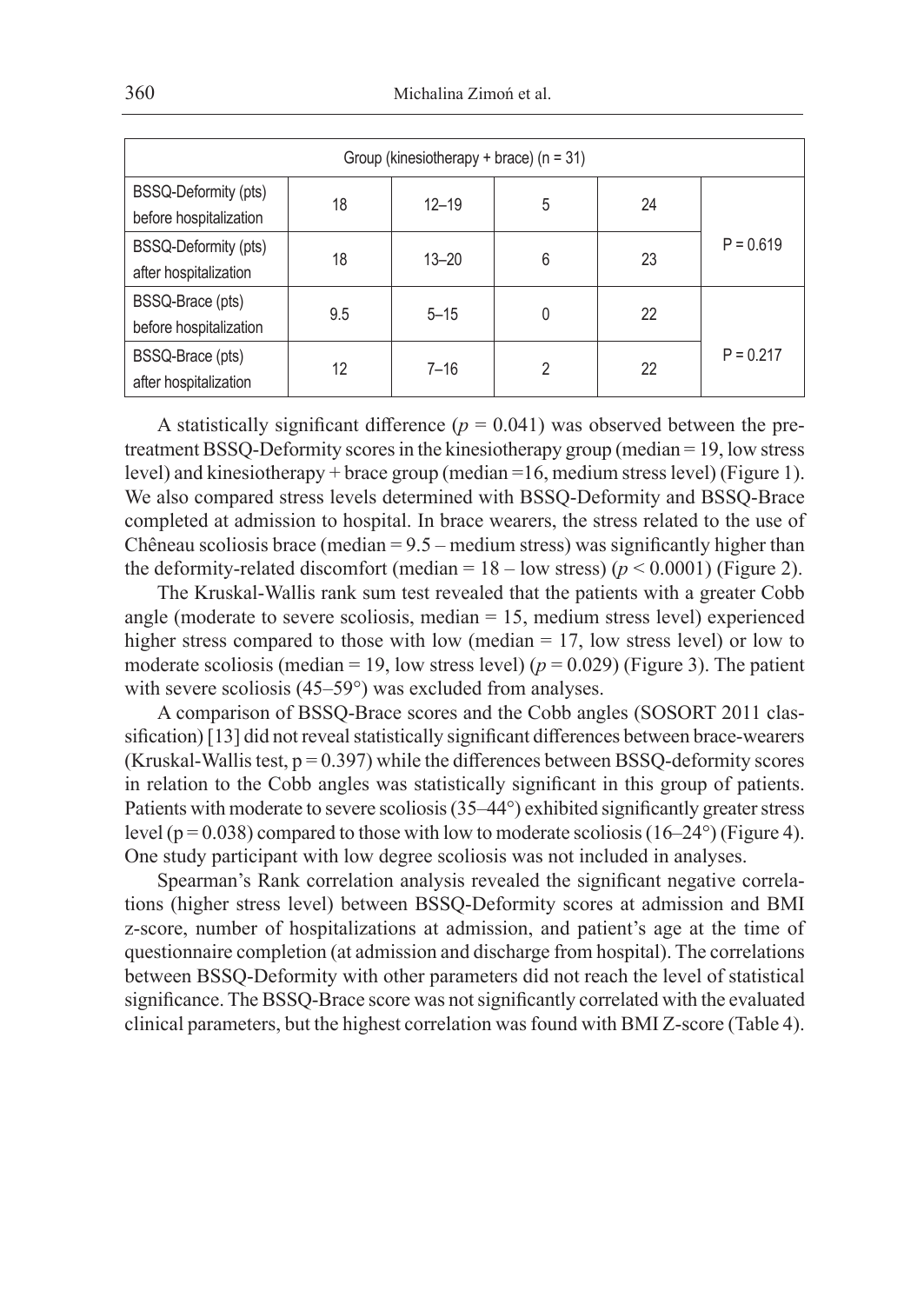

Figure 1. **Stress level in BSSQ-Deformity at the beginning of therapy depending on the conservative management strategy in patients with IS**



Figure 2. **Stress level in BSSQ-Deformity and BSSQ-Brace in patients treated by kinesiotherapy and brace at the beginning of hospitalization**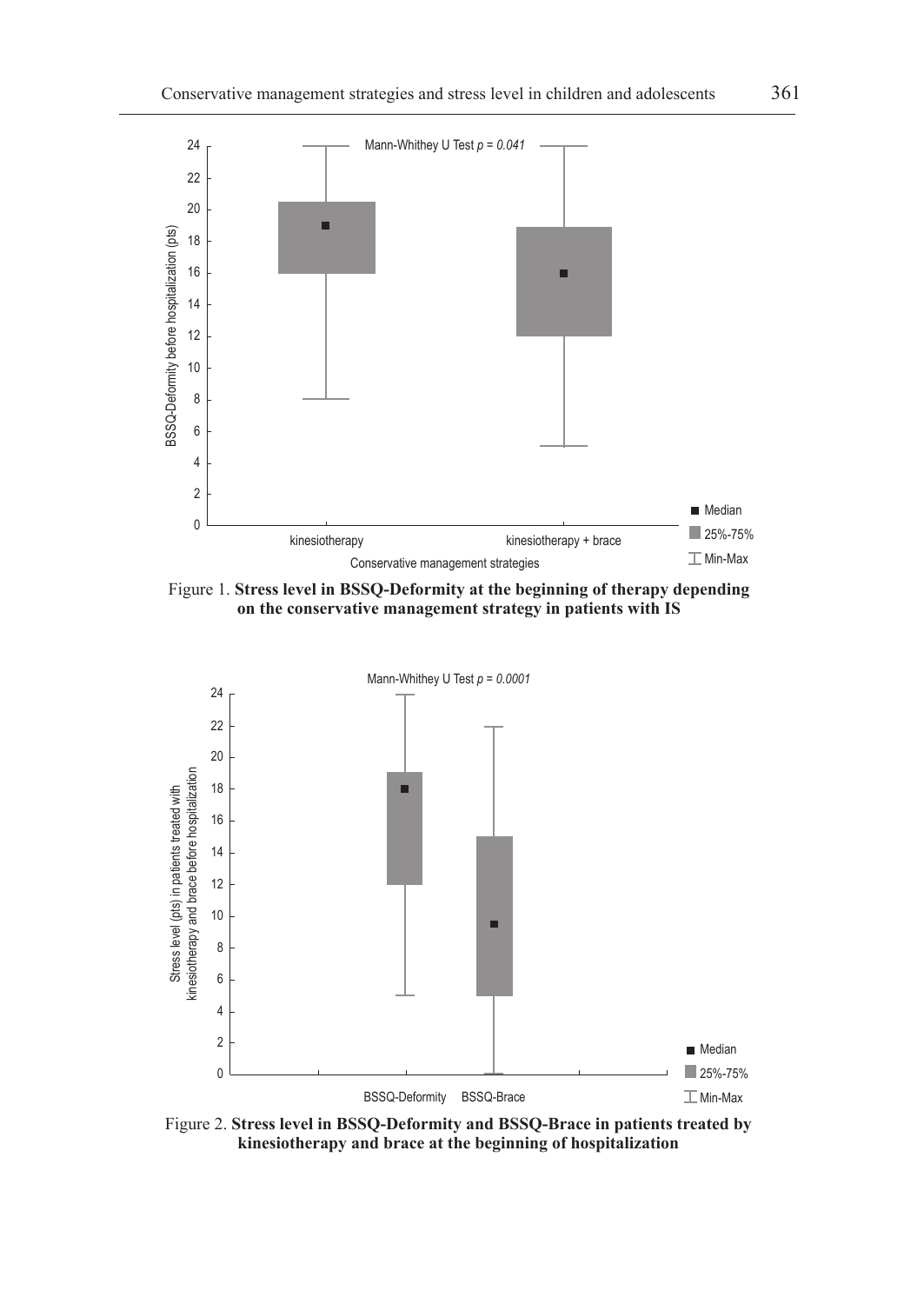

Figure 3. **Deformity-related stress level (kinesiotherapy subgroup n = 32) depending on the Cobb angle according to SOSORT 2011 [14]**



Figure 4. **Deformity-related stress level (kinesiotherapy + brace subgroup n = 31) depending on the Cobb angle according to SOSORT 2011 [14]**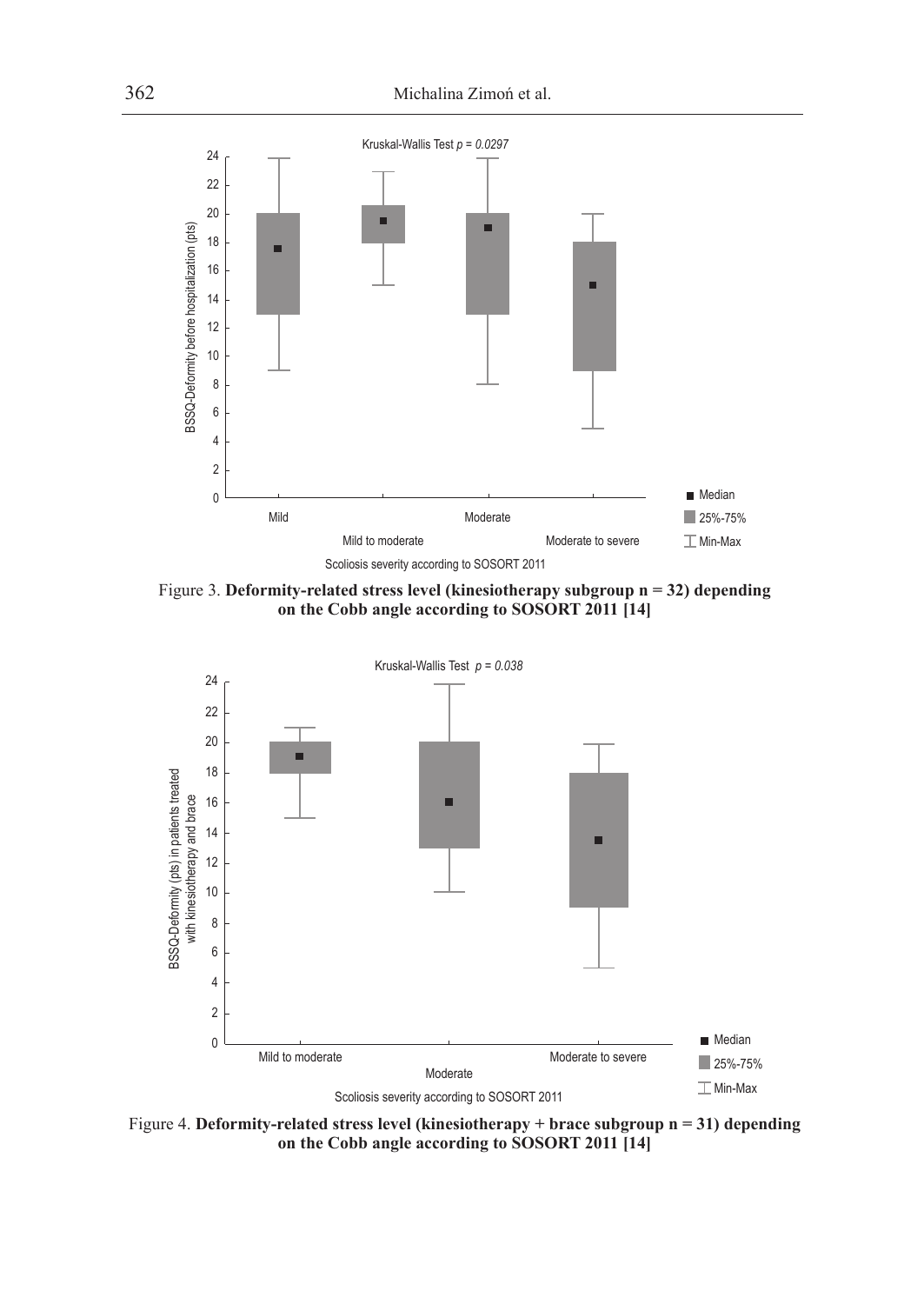| Parameter                                         | BSSQ-<br>Deformity before<br>hospitalization | BSSQ-<br>Deformity after<br>hospitalization | BSSQ-<br>Brace before<br>hospitalization | BSSQ-<br>Brace after<br>hospitalization |
|---------------------------------------------------|----------------------------------------------|---------------------------------------------|------------------------------------------|-----------------------------------------|
|                                                   | $rS = -0.279$                                | $rS = -0.307$                               | $rS = -0.059$                            | $rS = -0.100$                           |
| Age (years)                                       | $p = 0.026$                                  | $p = 0.018$                                 | $p = 0.753$                              | $p = 0.617$                             |
| Scoliosis duration time (years)                   | $rS = -0.194$                                | $rS = -0.036$                               | $rS = 0.062$                             | $rS = -0.106$                           |
|                                                   | $p = 0.128$                                  | $p = 0.784$                                 | $p = 0.743$                              | $p = 0.596$                             |
| Cobb angle $(°)$                                  | $rS = -0.215$                                | $rS = -0.149$                               | $rS = 0.017$                             | $rS = 0.003$                            |
|                                                   | $p = 0.091$                                  | $p = 0.261$                                 | $p = 0.927$                              | $p = 0.984$                             |
| Angle of vertebral rotation -<br>AVR $(^{\circ})$ | $rS = -0.036$                                | $rS = -0.203$                               | $rS = -0.159$                            | $rS = -0.096$                           |
|                                                   | $p = 0.777$                                  | $p = 0.124$                                 | $p = 0.400$                              | $p = 0.631$                             |
| BMI Z-score (SD)                                  | $rS = -0.292$                                | $rS = -0.091$                               | $rS = 0.284$                             | $rS = 0.225$                            |
|                                                   | $p = 0.02$                                   | $p = 0.48$                                  | $p = 0.151$                              | $p = 0.223$                             |
| Number of hospitalizations                        | $rS = -0.385$                                | $rS = -0.293$                               | $rS = -0.078$                            | $rS = -0.301$                           |
|                                                   | $p = 0.001$                                  | $p = 0.053$                                 | $p = 0.680$                              | $p = 0.125$                             |
| Brace-wearing time per day                        |                                              |                                             | $rS = 0.038$                             | $rS = -0.103$                           |
| (hrs/day)                                         |                                              |                                             | $p = 0.856$                              | $p = 0.628$                             |
| Total brace-wearing time                          |                                              |                                             | $rS = 0.246$                             | $rS = -0.173$                           |
| (months)                                          |                                              |                                             | $p = 0.225$                              | $p = 0.407$                             |

Table 4. **Correlations between stress level in BSSQ-Deformity and BSSQ-Brace before and after hospitalization versus clinical parameters. Correlation coefficient (***r***S) and statistical significance (***p***) were respectively presented**

Based on analysis of divided subgroups, no statistically significant differences were noted between BSSQ-Brace scores and patient's age at diagnosis ( $p = 0.848$ ; Mann-Whitney U test), sex ( $p = 0.189$ ; Mann-Whitney U test), deformity topography according to Ponseti ( $p = 0.201$ ; Kruskal-Wallis test) and bracing duration ( $p = 0.650$ ; Kruskal-Wallis test). Irrespective of daily brace-wearing time, BSSQ-Brace scores mainly revealed medium stress levels.

# **Discussion**

Idiopathic scoliosis (IS) may considerably affect stress level and have negative impact on QoL in pediatric and adolescent patients [6, 19]. In our study stress level in IS children and adolescent was assessed with respect to the methods of the conservative treatment. All participants were treated conservatively using the DoboMed approach, and almost half of them wore Chêneau brace as the additional mode of therapy. We have not found any study reports on stress level of patients treated with this approach. There are several reports discussing stress level and QoL of patients with idiopathic scoliosis mainly in the group treated with bracing [7, 18, 20–22].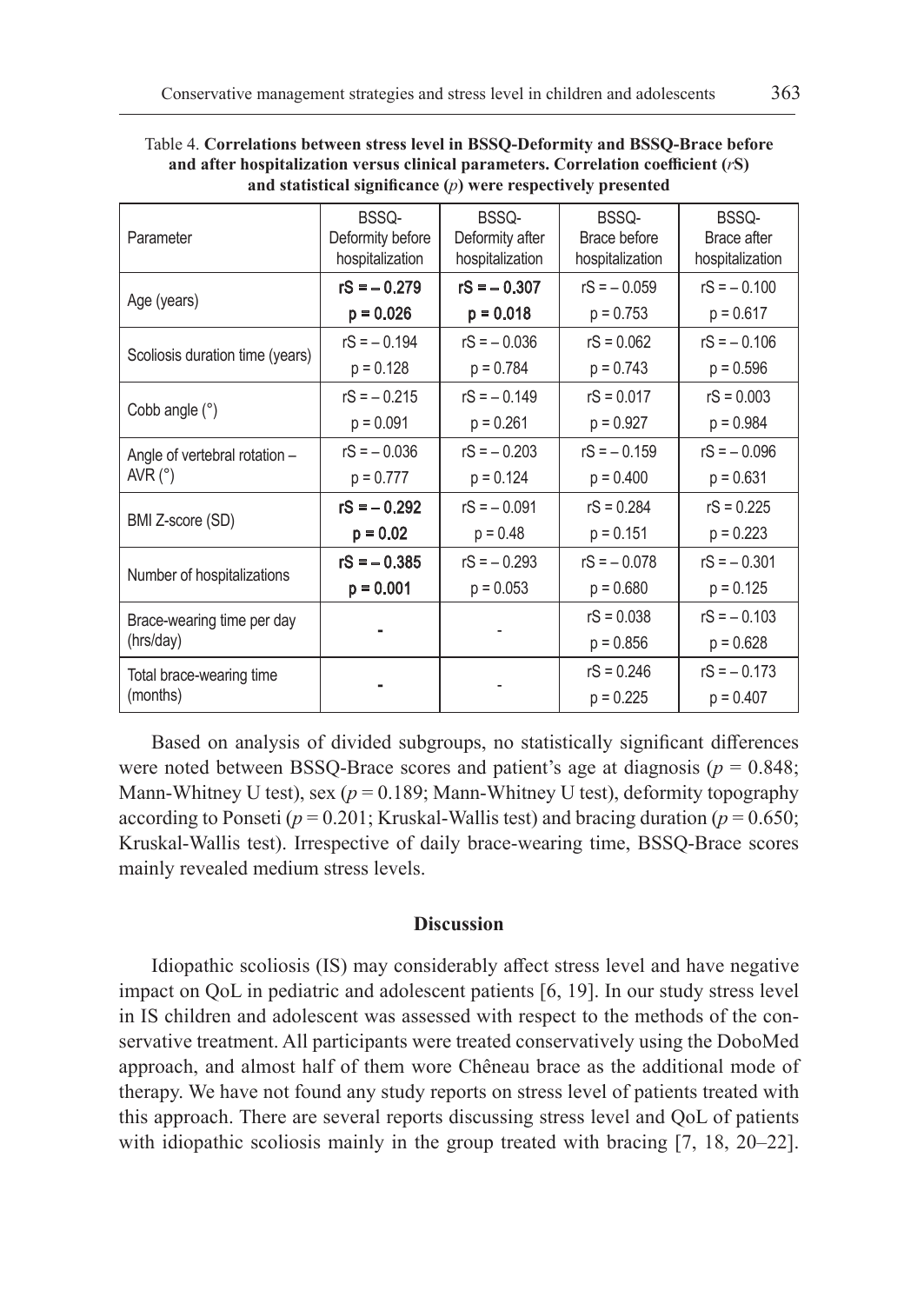Stress level in this group of patient is influenced also by the proper qualification for this mode of therapy, what was confirmed by Cheung et al. [20]. They revealed that wearing the brace has negative impact on QoL in IS patient especially when Cobb angle was larger than 20°.

The present study showed that, in patient's group treated with bracing, stress level associated with the brace wearing was significantly higher, than this related to deformity only. Similar results were obtained by other researchers using the BSSQ-Brace [6, 8, 16, 18, 23, 24]. Hence, it might be concluded that the deformity itself causes less stress than brace therapy. This negative influence can be significantly reduced by the usage of the appropriate brace model. In the study by Weiss et al. [25] authors have been found that the patients treated with the lighter brace model (Chêneau light® brace), had significantly lower stress level than group wearing the heavier model of brace. However, according to Kotwicki et al. [6], brace-related decrease in QoL might be transient, and, after completion of therapy, one could expect improvement in the patient's emotional state. However, there are no other results confirming these expectations. Ugwonali et al. [26] and Olafsson et al. [27] believe that wearing the brace does not negatively affect the self-image of adolescents with idiopathic scoliosis. Generally, opinions on brace wearing effects are inconsistent. Different results may be due to the differences in the methodology used by other authors [8, 28]. The other cause is the different observation period. Some studies were conducted after treatment completion while others during the treatment process [6, 8, 19, 26, 27].

There were no long time studies to monitor stress level and quality of life of adolescent patients with IS during conservative treatment or prior to and long time after surgery in the literature. Bunge et al. [29] presented the results of studies on quality of life of patients with IS 10 months after treatment completion (brace or surgery)but no information was provided on QoL before or during the treatment. In our study stress level was checked twice, at the beginning and at the end of the rehabilitation. Both before and after therapy patients had in majority low or moderate deformity-related stress level. Hospitalization had no significant effect on the scores obtained in the two questionnaires before and after its completion, regardless of whether patients were additionally brace treated.

In the comparative analysis no statistically significant differences in stress levels were found between the subgroups formed on the basis of daily brace-wearing time. No significant correlations were also noted between BSSQ-brace scores and daily brace-wearing time or brace treatment duration (in months). Similar results were presented by other authors [8, 16]. Pham et al. [22], using different research tool, did not find a correlation between QoL and brace therapy duration. However, they noted that QoL was lower in full-time braced patients compared to night-time braced participants and those who were not using the brace. However, Polish authors [6] described a tendency towards an increase in stress levels in Chêneau-brace wearers and especially in those with shorter brace-wearing time; the results were not statistically significant. These observations may be confirmed by study conducted by Rivett et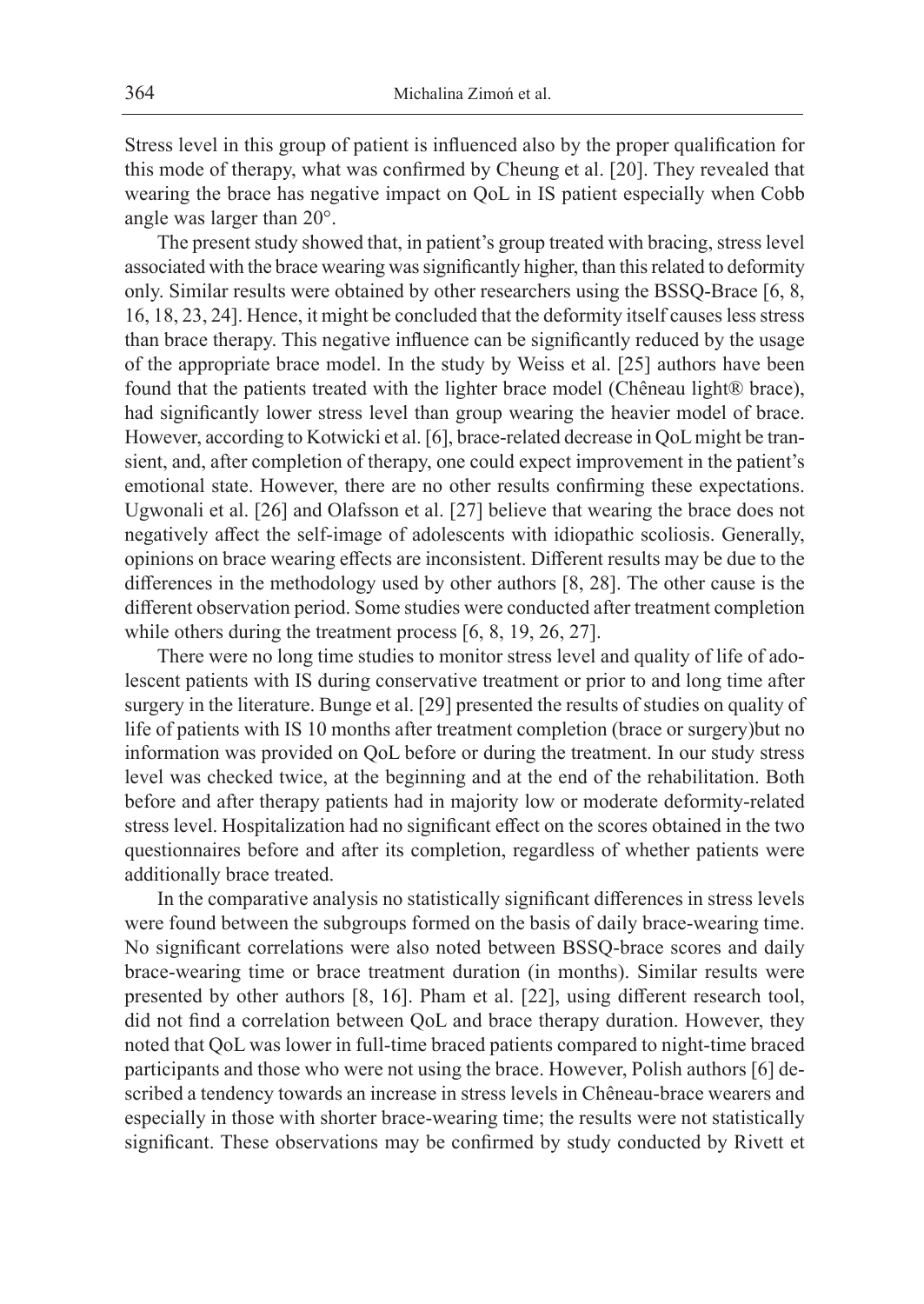al. [30]. They showed significantly lower QoL in adolescent with poorer compliance in brace therapy.

Present study demonstrated a significant difference in the scores obtained in the BSSQ-Deformity questionnaire at the beginning of hospitalization among a group of patients treated with physiotherapy, vs. group in which additionally brace treatment were conducted. At the beginning of hospitalization, the most of patients from the first subgroup felt a low level of stress in contrast to orthosis and kinesiotherapy treated patients who presented primarily moderate deformity-related stress. The important fact is that people with IS treated only with physiotherapy have lower value of the Cobb angle, relative to those treated by bracing. The results are not confirmed in the literature because other authors in their work, comparing the same group of patients with IS, did not show significant differences in the level of stress [6, 8, 16, 23].

In the comparative analysis of subgroups of patients divided according to the criteria SOSORT from 2011 [13] with respect to the value of the curvature's angle (Cobb angle), there were statistically significant differences indicating that patients with a greater Cobb angle were characterized by higher levels of the deformationrelated stress when compared with those of a milder scoliosis. The same relationship was found for the entire studied population and subgroup of patients wearing the Chêneau orthosis. Our observations confirm the results obtained by other authors, who demonstrated a statistically significant negative correlation between the level of stress experienced by persons with IS (BSSQ-Deformity), and the value of the Cobb angle [6, 16, 23]. All authors used the same questionnaire. On the other hand, the results obtained by other researchers using different questionnaires [18, 29] and both BSSQ questionnaires [16] indicate the lack of correlation between the level of stress and scoliosis severity (by Cobb angle).

We did not observe a statistically significant correlation between deformity – and orthosis-related stress and AVR. However, Misterska et al. [16] found a correlation between the angle of vertebral rotation according to Perdriolle and the BSSQ-Brace score, i.e., the higher AVR, the lower the orthosis-related stress. The obtained result was inconsistent with the authors' expectations and they speculated that it could have been caused by defense mechanisms of repression whereby painful experiences, feelings or anxiety-arousing stimuli are banished from awareness [16]. Leszczewska et al. [8] reported that the correlation of the stress level with the AVR was significant but only for the lumbar segment. This was probably due to the fact that the vertebral rotation in the thoracic region was less noticeable to patients themselves and easier to conceal while vertebral rotation in the lumbar region might cause conspicuous hip asymmetry [8]. A marked but moderate correlation between AVR measured using the Bunnell technique and QoL was also revealed by other authors [6, 23].

Our results did not reveal differences between the BSSQ-Brace and BSSQ-Deformity scores with respect to the primary curve. Similar findings were reported by other authors, who in their study also did not show the influence of the primary curve location on the QoL of patients with IS [18, 28]. Misterska et al. [16] found a correla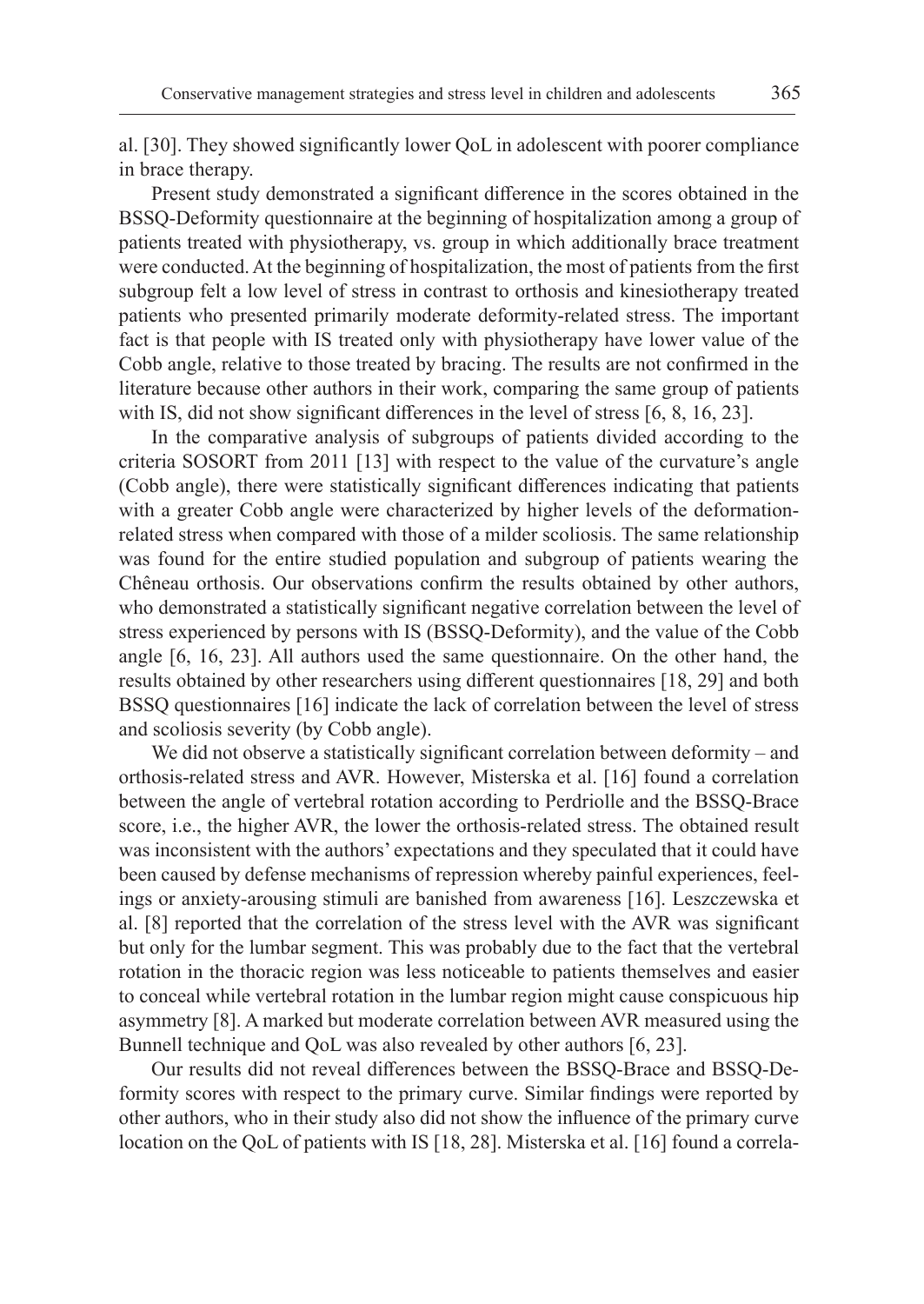tion between QoL and curve location but only with respect to the BSSQ-Brace scores. The authors noted that patients with thoracolumbar and lumbar scoliosis exhibited higher stress levels compared to those with a thoracic deformity [16].

There were no statistically significant differences between stress level in questionnaires completed by boys and girls which may be due to the difference in our female and male subpopulation sizes (52 girls and 9 boys); hence, a similar analysis should be carried out in a larger IS male group. However, Aulisa et al. [28], who used three instruments for stress level determination (including BSSQ), found that boys experienced lower stress level compared to girls. Ugwonali et al. [26], in their study, asked parents of IS patients to assess their child's quality of life. The results also revealed that boys coped with the disease better than girls.

We also observed a significant correlation between our patients' BSSQ-Deformity scores and their age. Younger children had lower stress level, which increased with the age of patients. This finding might result from the fact that females, who tend to pay more attention to their appearance with age, predominate among patients with idiopathic scoliosis. Olafsson et al. [27] emphasized the fact that teenage girls had a more negative self-image of their body than boys, whereas the boys' perception of their body shape improved with age. Misterska et al. [12] found a correlation between QoL and the age at which conservative treatment was initiated. According to them, patients who began treatment at the age of 13 or later experienced significantly higher stress than those whose therapy was started earlier. However, Cheung et al. [20] noted a non-significant tendency to QoL decrease with age both in patients under brace treatment and in an observational group; however, the decrease was not significant. Other authors did not find any relationship between age of IS patients and QoL [6, 22].

In our study, statistically significant correlations were also revealed between our patients' stress level and BMI Z-score and number of hospitalizations. Patients admitted to the department for the first time exhibited lower deformity-related stress compared to those who had stayed in the department before. The number of hospitalization was the equivalent of the disease duration, what can explain this relation. There was also a positive correlation between BMI Z-score and deformity-related stress which seems to confirm a relationship between IS patients' body composition parameters, BMI Zscore and the Cobb angle (especially in overweight or obese individuals) [31].

Cronbach's alpha coefficient, indicating high test reliability, was comparable to values observed by Misterska et al. [16].

The major limitations of our study are cross-sectional design and relatively small study group, especially in male subgroups. Therefore, the main direction of research should involve long-term analyzes of the influence of scoliosis itself in relation to the methods of treatment on both stress and QoL level in patients with IS.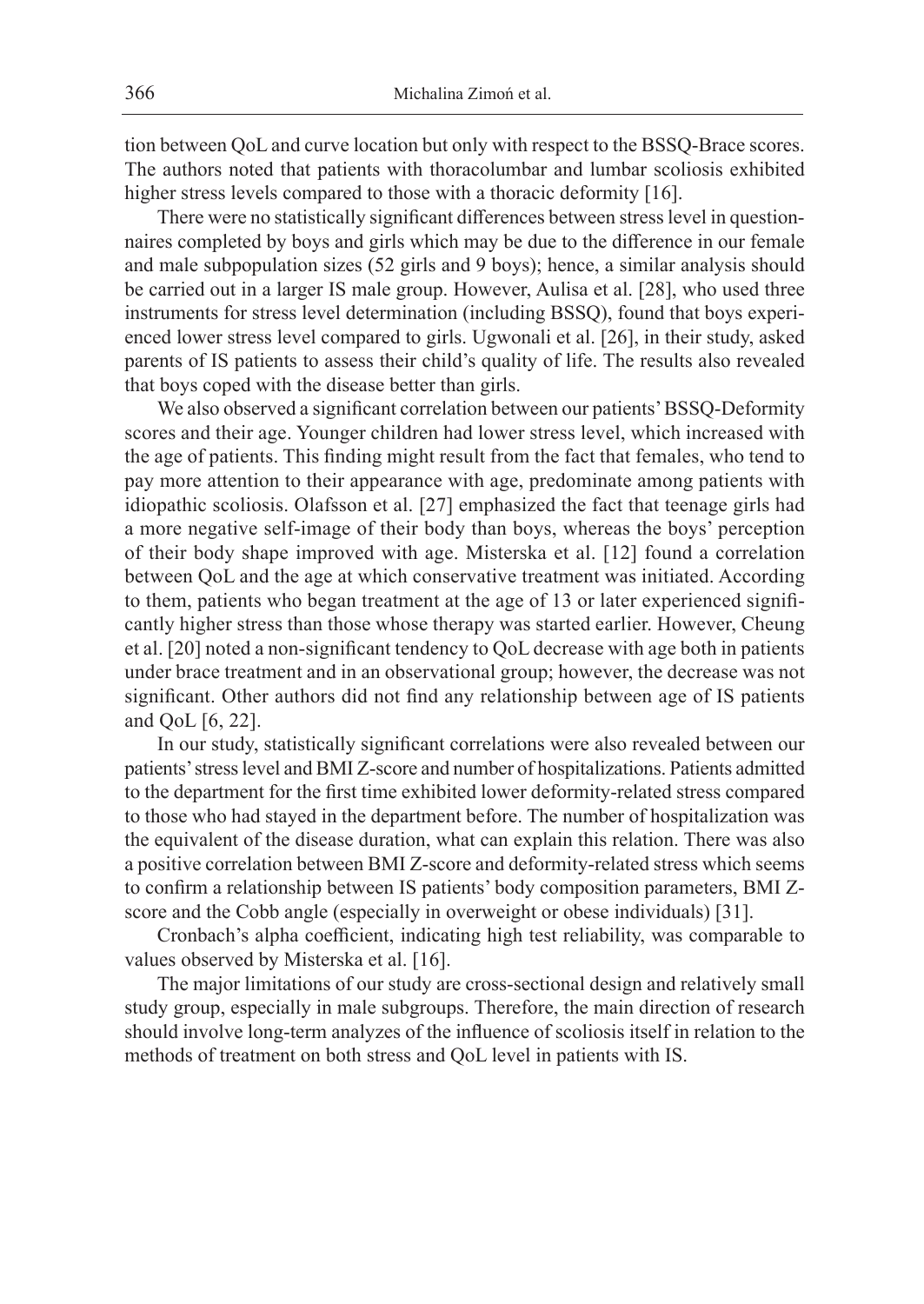#### **Conclusions**

In short, stress level in IS patients is related to the severity of the disease irrespective of the method of treatment. However, brace wearing is the additional factor provoking and increasing stress level. Moreover, stress level related to the bracing is higher than this related to the trunk deformity itself. Other factors affecting stress level in this group include age, nutritional status (BMI Z-score) and number of hospitalizations. Complex therapy should include not only diagnosis and selection of treatment methods but also psychological support for young patients who often require multiple hospitalizations.

# **References**

- 1. Kowalski IM, Kotwicki T, Siwik P. *Analysis of diagnostic methods in trunk deformities in the developmental age*. Polish Annals of Medicine. 2013; 20(1): 43–50.
- 2. Kowalski IM, Dwornik M, Lewandowski R, Pierożyński B, Raistenskis J, Krzych ŁJ et al. *Early detection of idiopathic scoliosis – analysis of three screening models*. Arch. Med. Sci. 2015; 11(5): 1058–1064.
- 3. Kowalski IM, Protasiewicz-Fałdowska H, Dwornik M, Pierożyński B, Raistenskis J, Kiebzak W. *Objective parallel-forms reliability assessment of 3dimension real time body posture screening tests*. BMC Pediatr. 2014; 14: 221–228.
- 4. Kotwicki T, Durmala J, Czaprowski D, Głowacki M, Kołban M, Snela S et al. *Zasady leczenia nieoperacyjnego skolioz idiopatycznych – wskazówki oparte o zalecenia SOSORT 2006 (Society on Scoliosis Orthopaedic and Rehabilitation Treatment)*. Ortopedia Traumatologia Rehabilitacja. 2009; 11(5): 379–395.
- 5. Durmała J. *Metoda Dobosiewicz (DoboMed)*. Rehabilitacja w Praktyce. 2009; 1: 25–27.
- 6. Kotwicki T, Kinel E, Stryła W, Szulc A. *Estimation of the stress related to conservative scoliosis therapy: an analysis based on BSSQ questionnaires*. Scoliosis. 2007; 2: 1.
- 7. Reichel D, Schanz J. *Developmental psychological aspects of scoliosis treatment*. Pediatric Rehabilitation. 2003; 6(3–4): 221–225.
- 8. Leszczewska J, Czaprowski D, Pawłowska P, Kolwicz A, Kotwicki T. *Evaluation of the stress level of children with idiopathic scoliosis in relation to the method of treatment and parameters of the deformity*. The Scientific World Journal. 2012; 2012: 538409.
- 9. Climent JM, Sánchez J. *Impact of the type of brace on the quality of life of Adolescents with Spine Deformities*. Spine. 1999; 24(18): 1903–1908.
- 10. Zaborowska-Sapeta K, Kowalski IM, Protasiewicz-Fałdowska H, Wolska O. *Evaluation of the effectiveness of Chêneau brace treatment for idiopathic scoliosis – own observations*. Polish Annals of Medicine. 2010; 17(1): 44–53.
- 11. Adamiak J, Kużdżał A, Walicka-Cupryś K. *Jakość życia pacjentów ze skoliozami leczonych operacyjnie lub za pomocą gorsetów – przegląd badań*. Przegląd Medyczny Uniwersytetu Rzeszowskiego i Narodowego Instytutu Leków w Warszawie. 2010; 8(3): 349–356.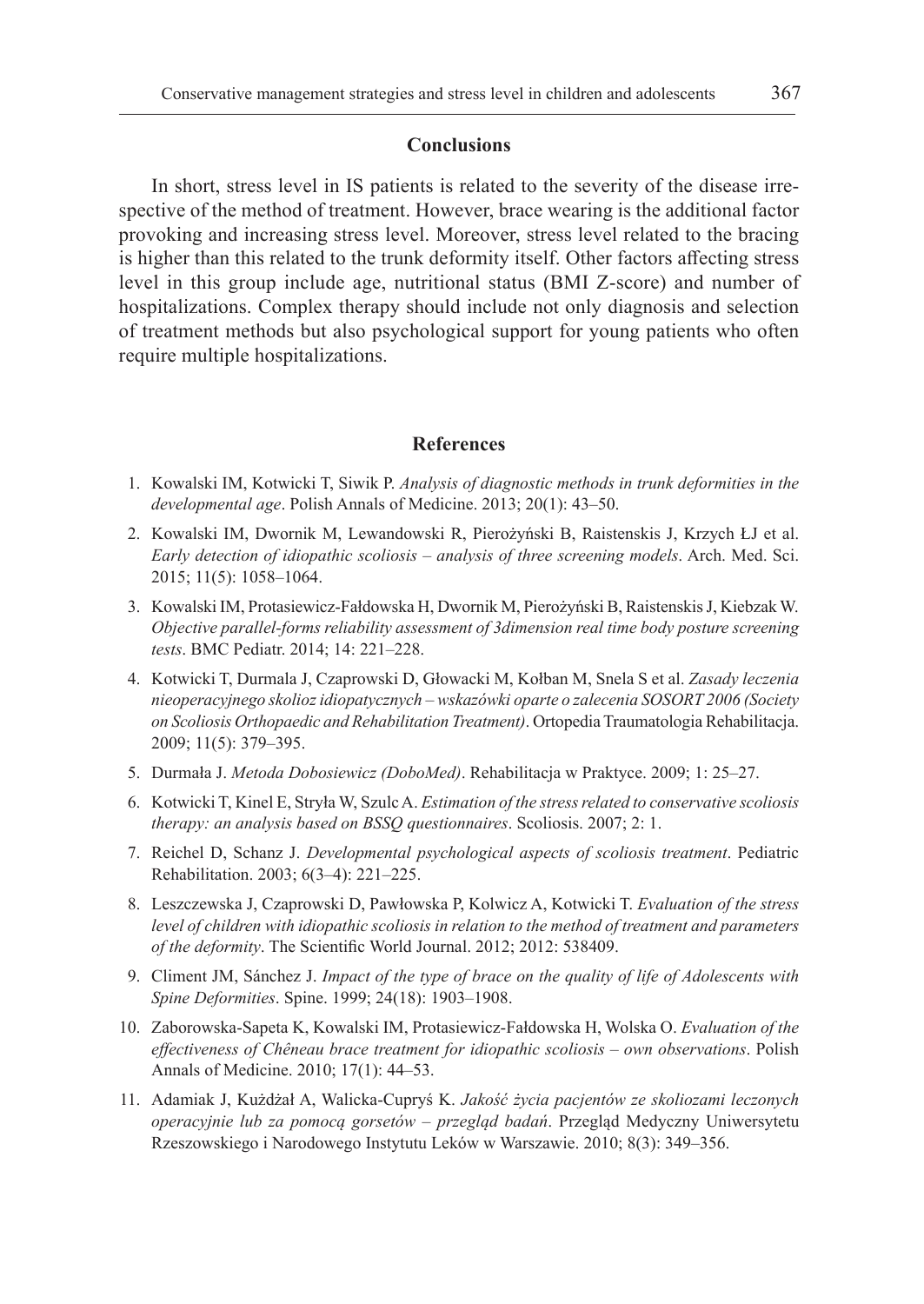- 12. Misterska E, Głowacki M, Harasymczuk J. *Brace and deformity-related stress level in females with adolescent idiopathic scoliosis based on the Bad Sobernheim Stress Questionnaires*. Med. Sci. Monitor. 2011; 17(2): 83–90.
- 13. Negrini S, Aulisa AG, Aulisa L, Circo AB, Mauroy JC de, Durmala J et al. *2011 SOSORT guidelines: Orthopaedic and Rehabilitation treatment of idiopathic scoliosis during growth*. Scoliosis. 2012; 7(1): 3.
- 14. Bjure J, Nachemson A. *Non-treated scoliosis*. Clin. Orthop. Relat. R. 1973; 93: 44–52.
- 15. Nawarycz T, Pytel K, Ostrowska-Nawarycz L. *Kalkulator wartości percentylowych cech medycznych*. Warsaw: EXIT Publishing House; 2007.
- 16. Misterska E, Głowacki M, Harasymczuk J. *Polish adaptation of Bad Sobernheim Stress Questionnaire-Brace and Bad Sobernheim Stress Questionnaire-Deformity*. Eur. Spine J. 2009; 18(12): 1911–1919.
- 17. Weiss HR, Reichel D, Schanz J, Zimmermann-Gudd S. *Deformity related stress in adolescents with AIS*. Stud. Health Technol. Inform. 2006; 123: 347–351.
- 18. Botens-Helmus C, Klein R, Stephan C. *The reliability of the Bad Sobernheim Stress Questionnaire (BSSQbrace) in adolescents with scoliosis during brace treatment*. Scoliosis. 2006; 1: 22.
- 19. Danielsson AJ, Wiklund I, Pehrsson K, Nachemson AL. *Health-related quality of life in patients with adolescent idiopathic scoliosis: a matched follow-up at least 20 years after treatment with brace or surgery*. Eur. Spine J. 2001; 10(4): 278–288.
- 20. Cheung KM, Cheng EY, Chan SC, Yeung KW, Luk KD. *Outcome assessment of bracing in adolescent idiopathic scoliosis by the use of the SRS-22 questionnaire*. Int. Orthop. 2007; 31(4): 507–511.
- 21. Sapountzi-Krepia D, Psychogiou M, Peterson D, Zafiri V, Iordanopoulou E, Michailidou F et al. *The experience of brace treatment in children/adolescents with scoliosis*. Scoliosis. 2006; 1: 8.
- 22. Pham VM, Houlliez A, Carpentier A, Herbaux B, Schill A, Thevenon A. *Determination of the influence of the Chêneau brace on quality of life for adolescent with idiopathic scoliosis*. Annales de Réadaptation et de Médicine Physique. 2008; 51(1): 3–8, 9–15.
- 23. Kinel E, Kotwicki T, Stryła W, Szulc A. *First experience with BSSQ Questionnaire*. Annales Academiae Medicae Silesiensis. 2007; (61): 49–53.
- 24. Kinel E, Kotwicki T, Podolska A, Białek M, Stryła W. *Quality of life and stress level in adolescents with idiopathic scoliosis subjected to conservative treatment*. Stud. Health Technol. Inform. 2012; 176: 419–422.
- 25. Weiss HR, Werkmann M, Stephan C. *Brace related stress in scoliosis patients Comparison of different concepts of bracing*. Scoliosis. 2007; 2: 10.
- 26. Ugwonali OF, Lomas G, Choe JC, Hyman JE, Lee FY, Vitale MG et al. *Effect of bracing on the quality of life of adolescents with idiopathic scoliosis*. Spine J. 2004; 4(3): 254–260.
- 27. Olafsson Y, Saraste H, Ahlgren RM. *Does bracing affect self-image? A prospective study on 54 patients with adolescent idiopathic scoliosis*. Eur. Spine J. 1999; 8(5): 402–405.
- 28. Aulisa AG, Guzzanti V, Perisano C, Marzetti E, Specchia A, Galli M et al. *Determination of quality of life in adolescents with idiopathic scoliosis subjected to conservative treatment*. Scoliosis. 2010; 5: 21.